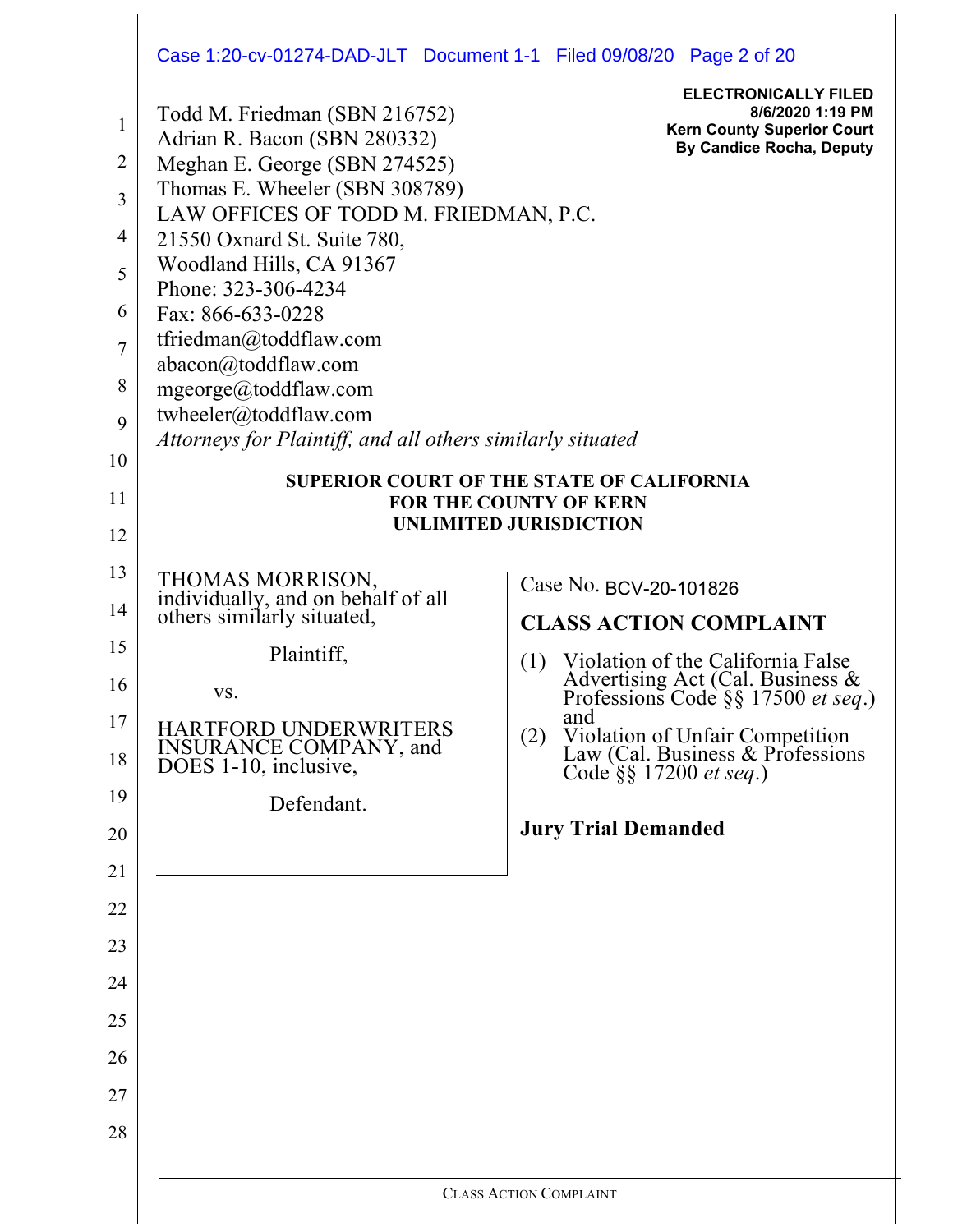2

1

Plaintiff THOMAS MORRISON ("Plaintiff"), individually and on behalf of all other members of the public similarly situated, allege as follows:

3

4

5

6

7

8

9

10

## **NATURE OF THE ACTION**

1. Plaintiff brings this class action Complaint against Defendant HARTFORD UNDERWRITERS INSURANCE COMPANY (hereinafter "Defendant" to stop Defendant's practice of falsely representing the price of its automobile insurance plans and to obtain redress for a California class of consumers ("Class Members") who changed position, within the applicable statute of limitations period, as a result of Defendant's false and misleading advertisements.

11 12 2. Defendant is an insurance company with principal place of business and state of incorporation in Connecticut.

13 14 15 16 3. Defendant represents that certain automobile insurance policies will be provided at a particular price when this is in fact false. Defendant misrepresented and falsely advertised to Plaintiff and others similarly situated consumers these automobile insurance policies (hereinafter "Class Products").

17 18 4. Plaintiff and others similarly situated purchased these automobile insurance policies.

19 20 21 22 23 24 5. Defendant's misrepresentations to Plaintiff and others similarly situated caused them to purchase these automobile insurance policies, which Plaintiff and others similarly situated would not have purchased or attempted to purchase absent these misrepresentations by Defendant and its employees. In so doing, Defendant has violated California consumer protection statutes, including the Unfair Competition Law and the False Advertising Law.

25

## **NATURE OF THE CASE & COMMON ALLEGATIONS OF FACT**

26 27 6. Consumers purchase automobile insurance policies advertised to be a certain price.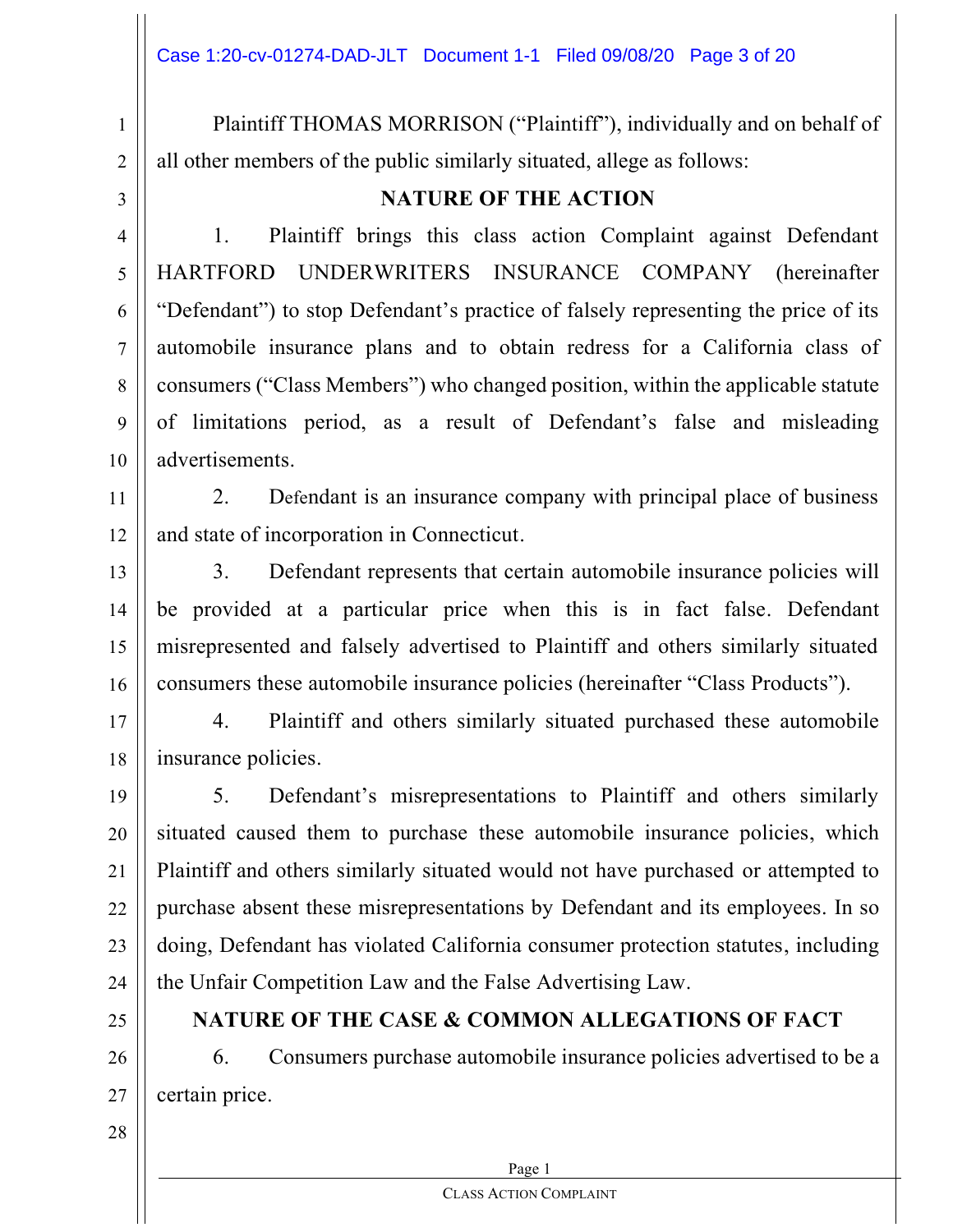## Case 1:20-cv-01274-DAD-JLT Document 1-1 Filed 09/08/20 Page 4 of 20

7. Consumers rely on the representations and advertisements of insurance companies in order to know which automobile insurance policy to purchase. Price is important and material to consumers at the time they sign up for services with a particular automobile insurance provider, as consumers are sensitive to the costs they pay for these policies, compared to what they could purchase from a competitor service provider.

8. Defendant is engaged in the sale of automobile insurance policies at a higher priced than advertised and including additional increases in premiums that are not disclosed at the time consumers sign up for the insurance policies.

10 11 12 13 9. When consumers purchase an automobile insurance policy from an insurance company, they reasonably believe that they will be billed at a rate that is equal to the price that was advertised and disclosed at the time they agree to initiate a relationship with the insurance company.

14 15 16 17 10. Defendant profits from the sale of the automobile insurance policies. At a higher price, many of the consumers would not have purchased or attempted to purchase these insurance policies, or would have chosen to purchase services from a competitor.

18 19 20 11. In the case of Plaintiff, the premium for the automobile insurance policy purchased was increased to double the advertised price that was communicated to Plaintiff at the time he agreed to purchase said policy.

21 22 23 24 12. Defendant conceals the fact that the premiums for automobile insurance policies will be increased to double the advertised price, in order to deceive consumers into paying more than they agreed to for the same level of service.

25 26 27 13. Defendant makes written and oral representations to consumers which contradict the actual price of the automobile insurance premiums that will be billed after the consumer purchases the insurance.

28

1

2

3

4

5

6

7

8

9

Page 2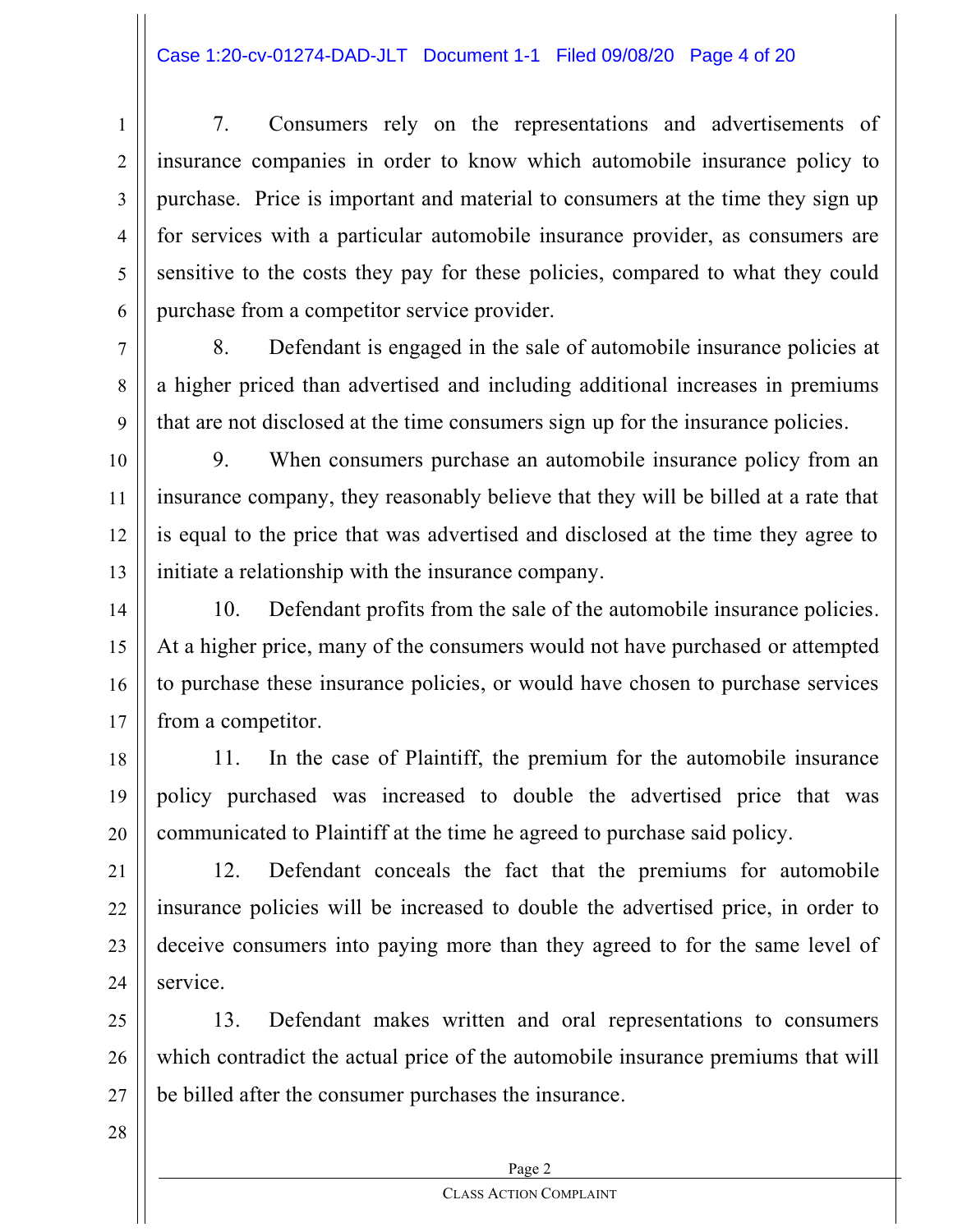## Case 1:20-cv-01274-DAD-JLT Document 1-1 Filed 09/08/20 Page 5 of 20

1 2 3 4 14. The aforementioned written and oral representations are objectively false, and constitute false advertising under Cal. Bus. & Prof. Code §§ 17500 et. seq. and unlawful, unfair, or deceptive business practices under Cal. Bus. & Prof. Code §§ 17200 et. seq..

15. Defendant's violations of the law include, but not limited to, the false advertising, marketing, representations, and sale of the falsely advertised Class Products to consumers in California.

8 9 10 11 12 16. On behalf of the class, Plaintiff seeks an injunction requiring Defendant to cease advertising and selling the Class Products in a manner that is deceptive, to disclose all increases in premiums in a conspicuous manner at or prior to the point of sale, and an award of damages to the Class Members, together with costs and reasonable attorneys' fees.

13

20

21

22

23

24

25

5

6

7

## **JURISDICTION AND VENUE**

14 15 16 17 18 19 17. This class action is brought pursuant to California Code of Civil Procedure § 382. All claims in this matter arise exclusively under California law. This Court has personal jurisdiction over Defendant because Defendant does business to such an extent within and throughout California as to demonstrate its purposeful availment of the protection and obligations of the laws of the State of California.

18. This matter is properly venued in the Superior Court of California for the County of Kern in that Plaintiff purchased the automobile insurance from Kern County and Defendant provided the services to Plaintiff in that location.

## **THE PARTIES**

19. Plaintiff THOMAS MORRISON is a citizen and resident of the State of California, County of Kern.

26 27 20. Defendant HARTFORD UNDERWRITERS INSURANCE COMPANY is an insurance company with its principle place of business and State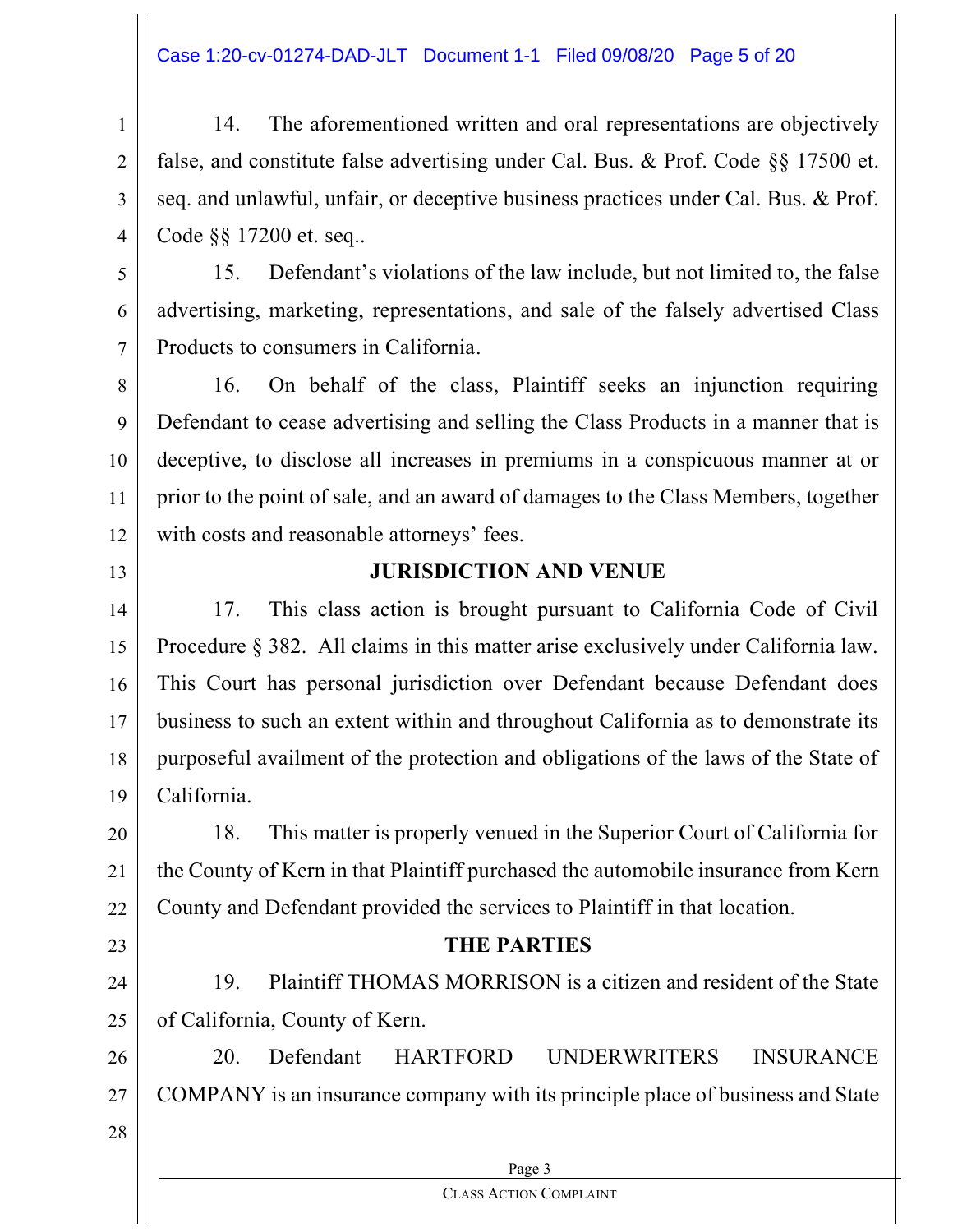of Incorporation in Connecticut.

21. Plaintiff is informed and believes, and thereon alleges, that each and all of the acts and omissions alleged herein were performed by, or is attributable to, Defendant and/or its employees, agents, and/or third parties acting on its behalf, each acting as the agent for the other, with legal authority to act on the other's behalf. The acts of any and all of Defendant's employees, agents, and/or third parties acting on its behalf, were in accordance with, and represent, the official policy of Defendant.

9 10 11 12 13 22. Plaintiff is informed and believes, and thereon alleges, that said Defendant is in some manner intentionally, negligently, or otherwise responsible for the acts, omissions, occurrences, and transactions of each and all its employees, agents, and/or third parties acting on its behalf, in proximately causing the damages herein alleged.

14 15 16 23. At all relevant times, Defendant ratified each and every act or omission complained of herein. At all relevant times, Defendant, aided and abetted the acts and omissions as alleged herein

17

1

2

3

4

5

6

7

8

## **PLAINTIFF'S FACTS**

18 19 20 21 24. In or around 2016, Plaintiff purchased an an automobile insurance policy from Defendant. Defendant represented to Plaintiff that the premium for the automobile insurance plan would cost approximately two-hundred dollars (\$200) per month, paid every six (6) months.

22 23 24 25. Upon renewal of the insurance plan the following year, Defendant doubled the cost of Plaintiff's insurance premium to approximately four-hundred dollars (\$400) per month.

25 26 27 26. Plaintiff immediately contacted Defendant about the increased premium, and was told that the premium was doubled because the parts of Plaintiff's vehicle were becoming more expensive for Defendant to replace.

28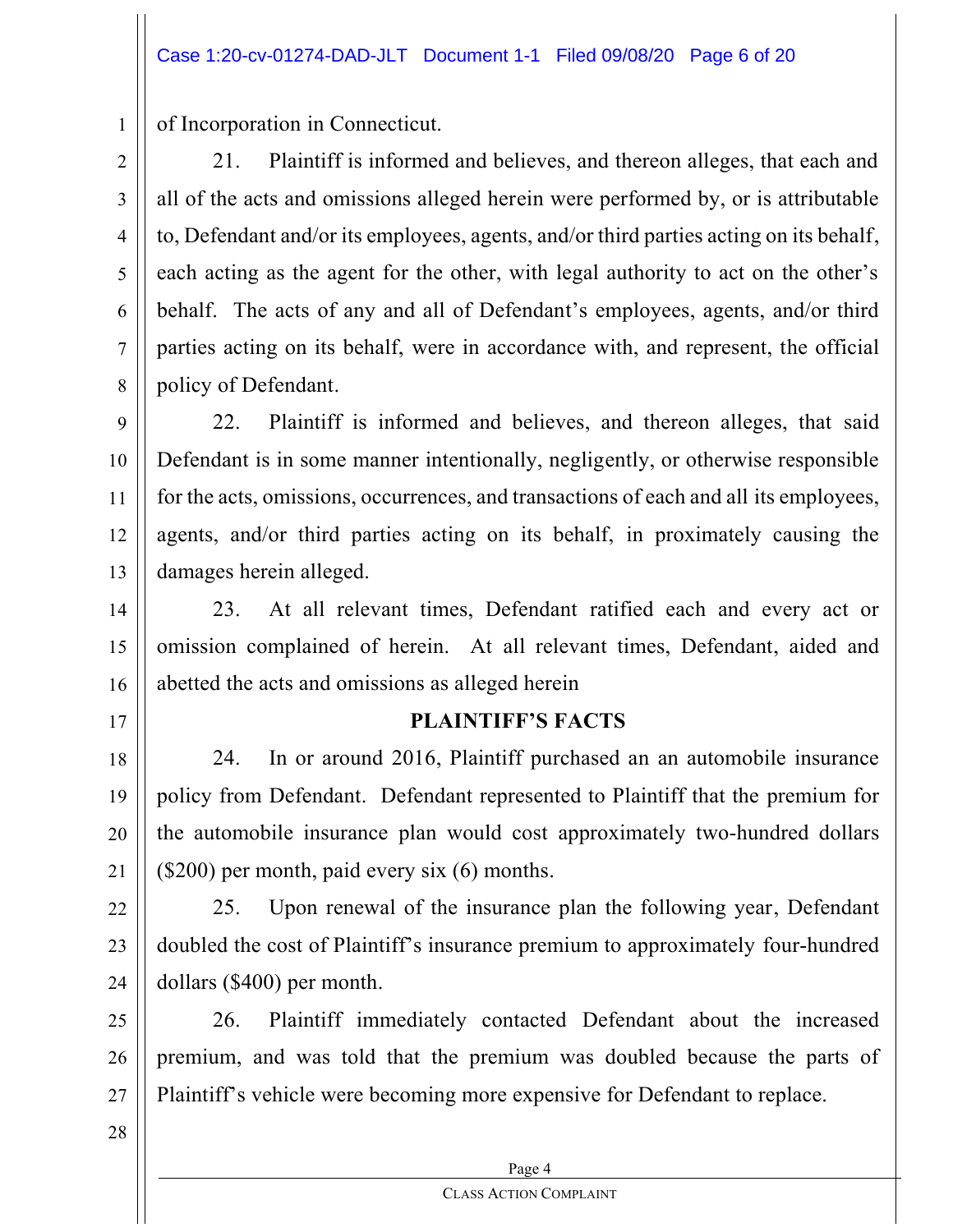- 1 2 27. Plaintiff's vehicle is a 2002 Mercedes SLK320. Plaintiff had not had any accidents, had not received any tickets, and had not filed any claims.
- 3

4

5

6

7

8

9

10

11

12

28. Shocked by the increase of the insurance premium, Plaintiff filed a complaint with the Better Business Bureau ("BBB"). Following Plaintiff's complaint, Defendant reversed their decision to increase Plaintiff's premium and changed the premium to its initially represented price.

29. The following year, in or around 2018, Plaintiff's premium was doubled by Defendant once again. This time, Defendant told Plaintiff that the rate increase was due to Plaintiff's automobile service records showing that Plaintiff had been driving more than he stated he would be driving.

30. Plaintiff, knowing that Defendant was using another fabricated story to increase Plaintiff's insurance premium, filed another complaint with the BBB.

13 14 15 31. Defendant refused to reduce the price of Plaintiff's insurance premium. Plaintiff cancelled the policy, which had been paid in full, and asked for a refund for the remaining balance of the policy.

16 17 32. After canceling the policy with Defendant, Plaintiff obtained an insurance policy with Progressive Insurance.

18 19 20 33. Defendant sent Plaintiff a bill for sixty dollars (\$60) for failing to properly cancel his insurance policy, and failed to refund the remaining balance of Plaintiff's cancelled insurance policy.

21 22 23 34. In reliance on Defendant's representations, Plaintiff purchased an insurance policy from Defendant. Incredibly, Defendant twice attempted to increase Plaintiff's automobile insurance premium, despite their representations.

24 25 26 27 35. For the automobile insurance plan, Plaintiff paid more than valuable consideration. Plaintiff relied on the fact that the insurance policy was being advertised for a particular price. Plaintiff was never informed, in writing, orally, or in any conspicuous manner, that the insurance premium would be doubled and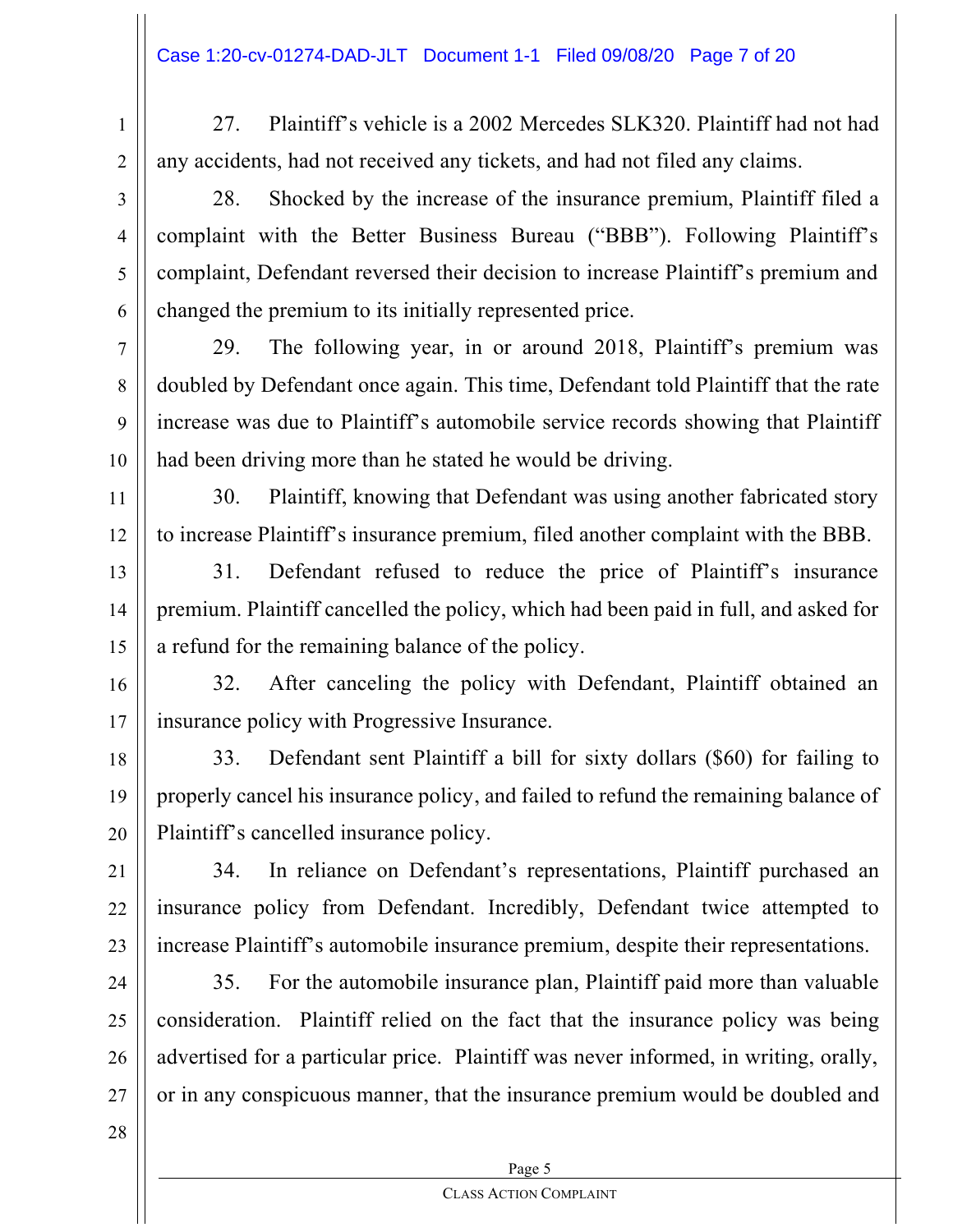he would be charged a fee for canceling the policy after Defendant failed to honor the pricing they promised him.

2 3

4

5

6

7

8

9

10

11

1

36. When purchasing Defendant's insurance policy Defendant informed Plaintiff that he would be charged a premium of approximately \$200 per month. Plaintiff relied on Defendant's statements about the cost of the insurance premium in deciding to purchase insurance from Defendant over other competitors. Plaintiff felt assured that since Defendant provided him with a cost of service and failed to disclose that the price of the premium would double, that he would be charged the price that was advertised. Plaintiff would not have agreed to sign up for service with Defendant if he had known that Defendant would charge her a higher price than was represented for the insurance policy.

12

13

37. Defendant never informed Plaintiff that they would drastically increase the price of Plaintiff's insurance premium.

14 15 16 17 18 19 38. The failure to honor the initial cost of the insurance premium that was offered to Plaintiff, had Plaintiff known these representations would not be honored, would have impacted his decision to purchase services from Defendant over other insurance companies. Plaintiff would have found it important to his purchase decision to know exactly what she was going to be charged for the insurance premium, and believed that he knew that amount to be \$200 per month.

20 21 22 23 24 25 26 39. Plaintiff felt ripped off and cheated by Defendant suddenly attempting to double his insurance premium for fabricated reasons, and for Defendant duping him into signing a contract by making false representations of the price of the insurance premium. Plaintiff believes that Defendant will continue its action of duping customers into purchasing insurance policies, only to then raise the price of the insurance premiums, unless Defendant's practices are halted by way of an injunction.

27

40. As a result of Defendant's fraudulent practices, described herein,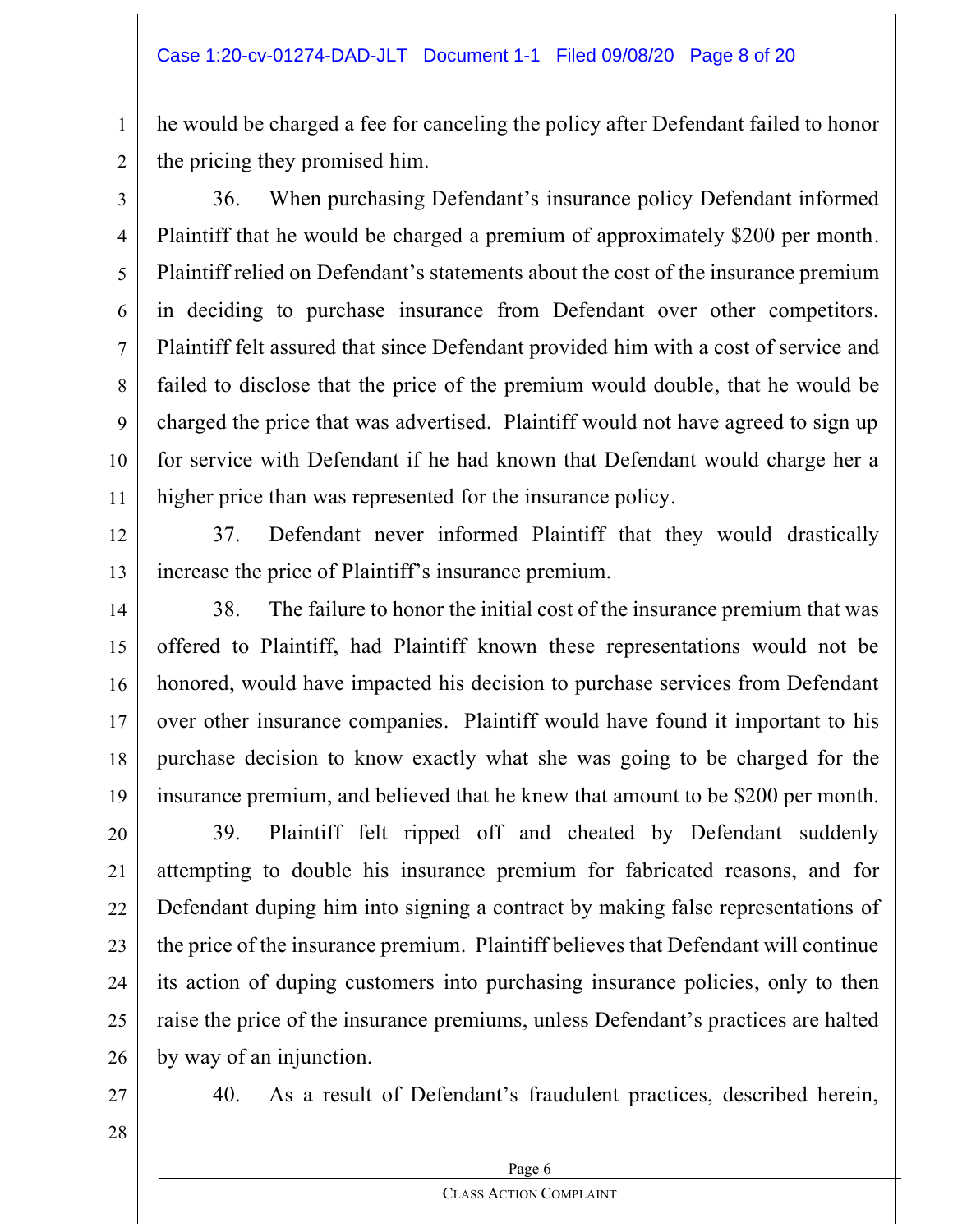Plaintiff has suffered emotional distress, wasted time, and anxiety.

41. Plaintiff alleges on information and belief that Defendant makes misleading representations regarding insurance costs in order to obtain customers, without conspicuously disclosing to consumers that the cost of their initial insurance premium will eventually double. Plaintiff asserts that this practice constitutes a fraudulent omission of a material fact relating to the cost of services, that would be important to a reasonable consumer to know at the time they purchase insurance policies from Defendant.

42. Plaintiff alleges on information and belief that Defendant's policy and practice is to materially misrepresent the price of its insurance premiums, through said fraudulent omissions and misrepresentations, to induce consumers to reasonably rely on the price of insurance premiums, in order to induce their purchase of insurance policies from Defendant over law abiding competitors.

43. Defendant has a duty to disclose the full cost of services and other related charges, to consumers, prior to the time that they agree to purchase services from Defendant. Defendant has a duty to disclose these material terms, because such terms would be highly important to a reasonable consumer, because a failure to disclose such terms would have the effect of drastically and unexpectedly elevating the price of Defendant's services for consumers, and because Defendant binds consumers to contracts of terms, thereby preventing consumers from easily getting out of their obligations with Defendant.

44. Upon learning that the insurance premium was twice the price of what Plaintiff anticipated, and higher than Defendant clearly represented that it would be, Plaintiff felt ripped off and cheated by Defendant.

45. Such sales tactics rely on falsities and have a tendency to mislead and deceive a reasonable consumer.

46. Defendant expressly represented to Plaintiff, through written

1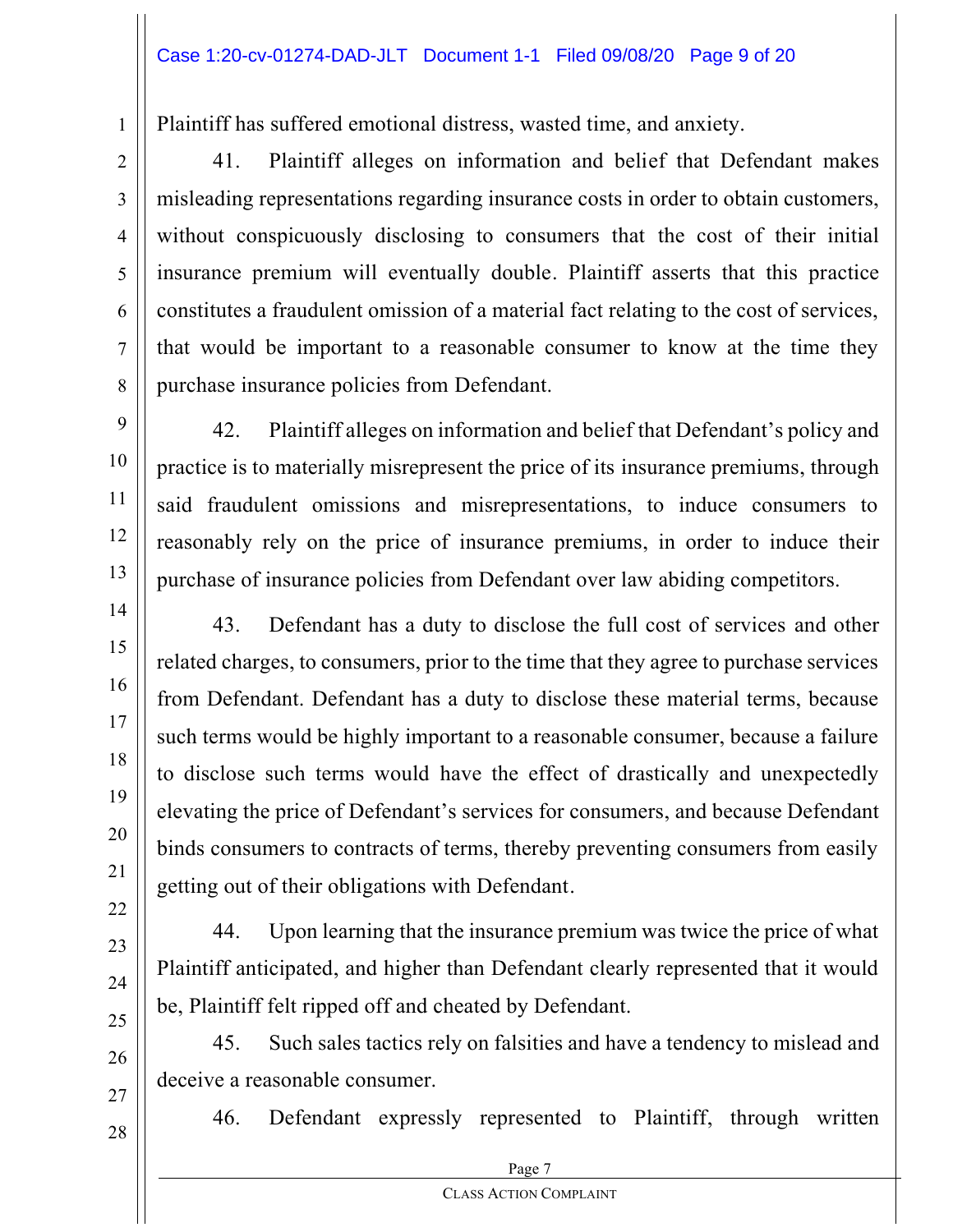## Case 1:20-cv-01274-DAD-JLT Document 1-1 Filed 09/08/20 Page 10 of 20

statements, the price of its insurance premium.

47. Plaintiff alleges that such representations were part of a common scheme to mislead consumers and incentivize them to purchase insurance policies.

48. In purchasing the Class Products, Plaintiff relied upon Defendant's representations.

49. Such representations were clearly false because the prices of the insurance policies offered by Defendant were at a higher rate than represented.

50. Plaintiff would not have purchased the products and services if she knew that the above-referenced statements made by Defendant were false.

51. Had Defendant properly marketed, advertised, and represented the Class Products, Plaintiff would not have purchased the products and services.

12 13 14 15 52. Plaintiff agreed to give his money, attention and time to Defendant because of the price that the internet service was advertised. Defendant benefited from falsely advertising the prices of the service. Defendant benefited on the loss to Plaintiff and provided nothing of benefit to Plaintiff in exchange.

16 17 18 53. Had Defendant properly marketed, advertised, and represented the Class Products, no reasonable consumer who purchased or attempted to purchase the insurance policies would have believed that it was the price it actually was.

19 20 21 22 23 24 54. Defendant's conduct is inherently deceptive and misleads the leastsophisticated consumer, as it is it is plausible that an unsophisticated consumer would believe that their insurance premium was being doubled for a legitimate reason, even though such rate increases were never conspicuously disclosed at the point of sale, and even though Defendant makes representations to consumers that would lead a consumer to believe that such rate increases would not occur.

25 26 27 55. Defendant's acts and omissions were intentional, and resulted from Defendant's desire to mislead debtors and consumers into making payments on debts that are not owed.

28

1

2

3

4

5

6

7

8

9

10

11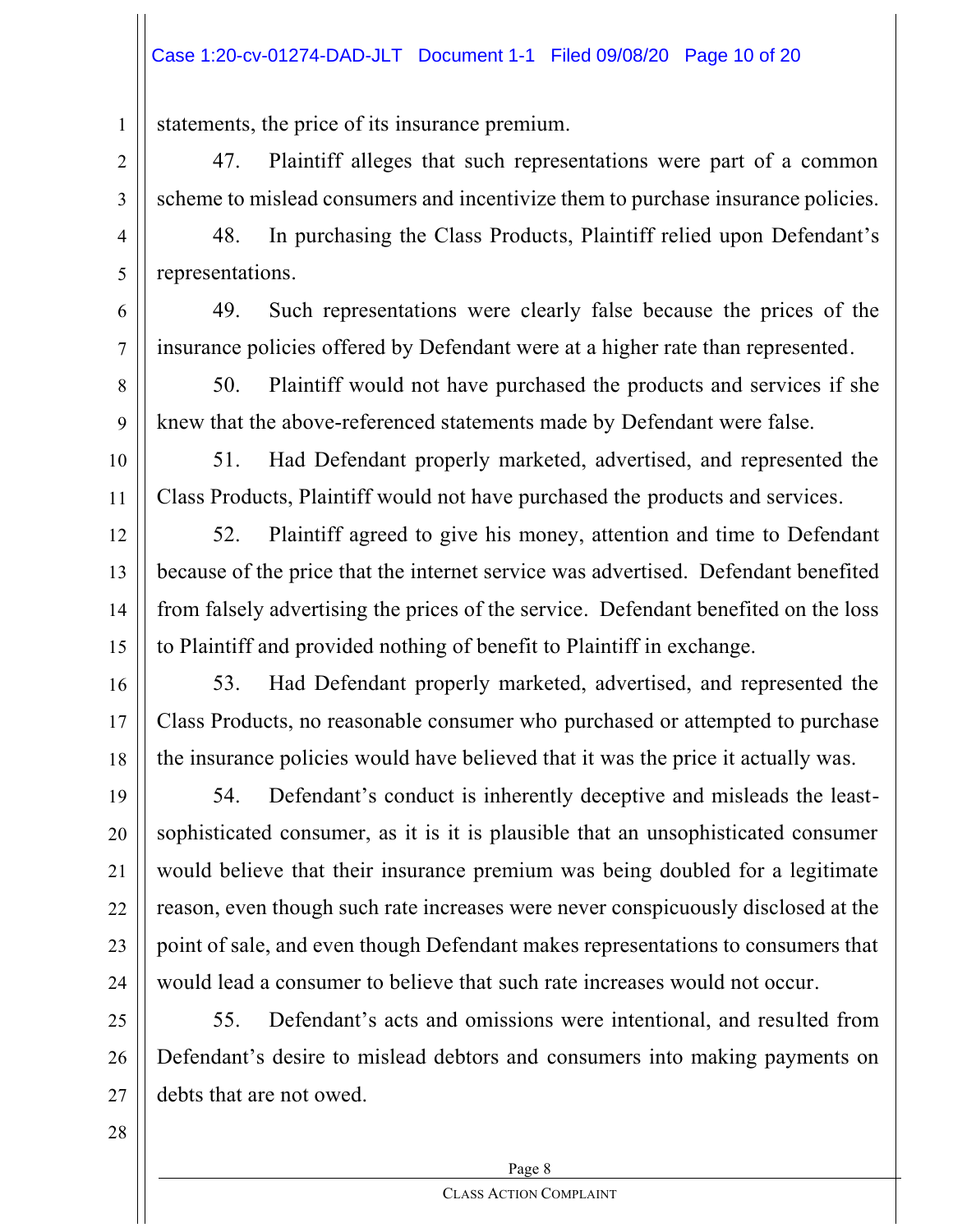|                | Case 1:20-cv-01274-DAD-JLT Document 1-1 Filed 09/08/20 Page 11 of 20                                                                                                    |  |  |  |  |
|----------------|-------------------------------------------------------------------------------------------------------------------------------------------------------------------------|--|--|--|--|
| $\mathbf{1}$   | <b>CLASS ACTION ALLEGATIONS</b>                                                                                                                                         |  |  |  |  |
| $\overline{2}$ | Plaintiff brings this action, on behalf of himself and all others<br>56.                                                                                                |  |  |  |  |
| 3              | similarly situated, and thus, seeks class certification under California Code of Civil                                                                                  |  |  |  |  |
| 4              | Procedure $\S$ 382.                                                                                                                                                     |  |  |  |  |
| 5              | The class Plaintiff seeks to represent (the "Class") is defined as<br>57.                                                                                               |  |  |  |  |
| 6              | follows:                                                                                                                                                                |  |  |  |  |
| 7              |                                                                                                                                                                         |  |  |  |  |
| 8              | All consumers, who, between the applicable statute of limitations and the present, purchased one or more Class Products in the State of California, and whose insurance |  |  |  |  |
| 9              | premiums were increased excessively to a price higher<br>than advertised or represented by Defendant.                                                                   |  |  |  |  |
| 10             | As used herein, the term "Class Members" shall mean and refer to the<br>58.                                                                                             |  |  |  |  |
| 11             | members of the Class described above.                                                                                                                                   |  |  |  |  |
| 12             | Excluded from the Class is Defendant, its affiliates, employees,<br>59.                                                                                                 |  |  |  |  |
| 13             | agents, and attorneys, and the Court.                                                                                                                                   |  |  |  |  |
| 14             | Plaintiff reserves the right to amend the Class, and to add additional<br>60.                                                                                           |  |  |  |  |
| 15             | subclasses, if discovery and further investigation reveals such action is warranted.                                                                                    |  |  |  |  |
| 16<br>17       | Upon information and belief, the proposed class is composed of<br>61.                                                                                                   |  |  |  |  |
| 18             | thousands of persons. The members of the class are so numerous that joinder of                                                                                          |  |  |  |  |
| 19             | all members would be unfeasible and impractical.                                                                                                                        |  |  |  |  |
|                | No violations alleged in this complaint are contingent on any<br>62.                                                                                                    |  |  |  |  |
| 20             | individualized interaction of any kind between Class members and Defendant.                                                                                             |  |  |  |  |
| 21             | Rather, all claims in this matter arise from the identical, false,<br>63.                                                                                               |  |  |  |  |
| 22             | affirmative representations of the services, when in fact, such representations were                                                                                    |  |  |  |  |
| 23             | false.                                                                                                                                                                  |  |  |  |  |
| 24             | There are common questions of law and fact as to the Class Members<br>64.                                                                                               |  |  |  |  |
| 25             | that predominate over questions affecting only individual members, including but                                                                                        |  |  |  |  |
| 26             | not limited to:                                                                                                                                                         |  |  |  |  |
| 27<br>28       | Whether Defendant engaged in unlawful, unfair, or deceptive<br>(a)                                                                                                      |  |  |  |  |
|                | Page 9                                                                                                                                                                  |  |  |  |  |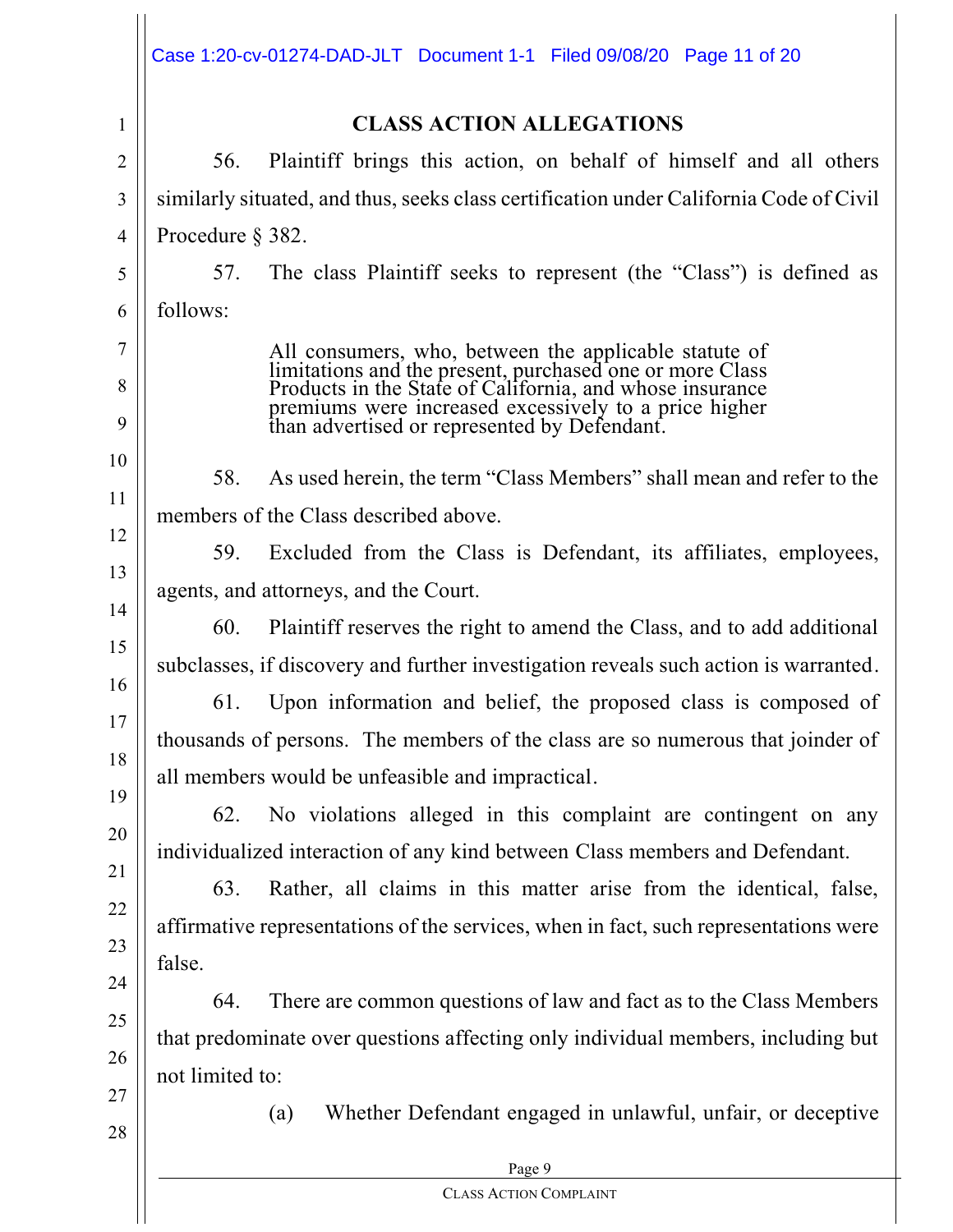|                | Case 1:20-cv-01274-DAD-JLT Document 1-1 Filed 09/08/20 Page 12 of 20              |  |  |
|----------------|-----------------------------------------------------------------------------------|--|--|
| $\mathbf{1}$   | business practices in selling Class Products to Plaintiff and                     |  |  |
| $\overline{2}$ | other Class Members;                                                              |  |  |
| 3              | Whether Defendant made misrepresentations with respect to<br>(b)                  |  |  |
| $\overline{4}$ | the Class Products sold to consumers;                                             |  |  |
| 5              | Whether Defendant profited from the sale of the wrongly<br>(c)                    |  |  |
| 6              | advertised insurance policies;                                                    |  |  |
| $\overline{7}$ | Whether Defendant violated California Bus. & Prof. Code §<br>(d)                  |  |  |
| 8              | 17200, et seq. and California Bus. & Prof. Code § 17500, et                       |  |  |
| 9              | $seq.$ ;                                                                          |  |  |
| 10             | Whether Plaintiff and Class Members are entitled to equitable<br>(e)              |  |  |
| 11             | and/or injunctive relief;                                                         |  |  |
| 12             | Whether Defendant's unlawful, unfair, and/or deceptive<br>(f)                     |  |  |
| 13             | practices harmed Plaintiff and Class Members; and                                 |  |  |
| 14             | The method of calculation and extent of damages for Plaintiff<br>(g)              |  |  |
| 15             | and Class Members.                                                                |  |  |
| 16             | 65.<br>Plaintiff is a member of the Class he seeks to represent                   |  |  |
| 17             | The claims of Plaintiff are not only typical of all Class members, they<br>66.    |  |  |
| 18             | are identical.                                                                    |  |  |
| 19             | All claims of Plaintiff and the Class are based on the exact same legal<br>67.    |  |  |
| 20             | theories.                                                                         |  |  |
| 21             | Plaintiff has no interest antagonistic to, or in conflict with, the Class.<br>68. |  |  |
| 22             | 69.<br>Plaintiff is qualified to, and will, fairly and adequately protect the     |  |  |
| 23             | interests of each Class Member, because Plaintiff bought Class Products from      |  |  |
| 24             | Defendant during the Class Period. Defendant's unlawful, unfair and/or            |  |  |
| 25             | fraudulent actions concerns the same business practices described herein          |  |  |
| 26             | irrespective of where they occurred or were experienced. Plaintiff's claims are   |  |  |
| 27             | typical of all Class Members as demonstrated herein.                              |  |  |
| 28             |                                                                                   |  |  |
|                | Page 10                                                                           |  |  |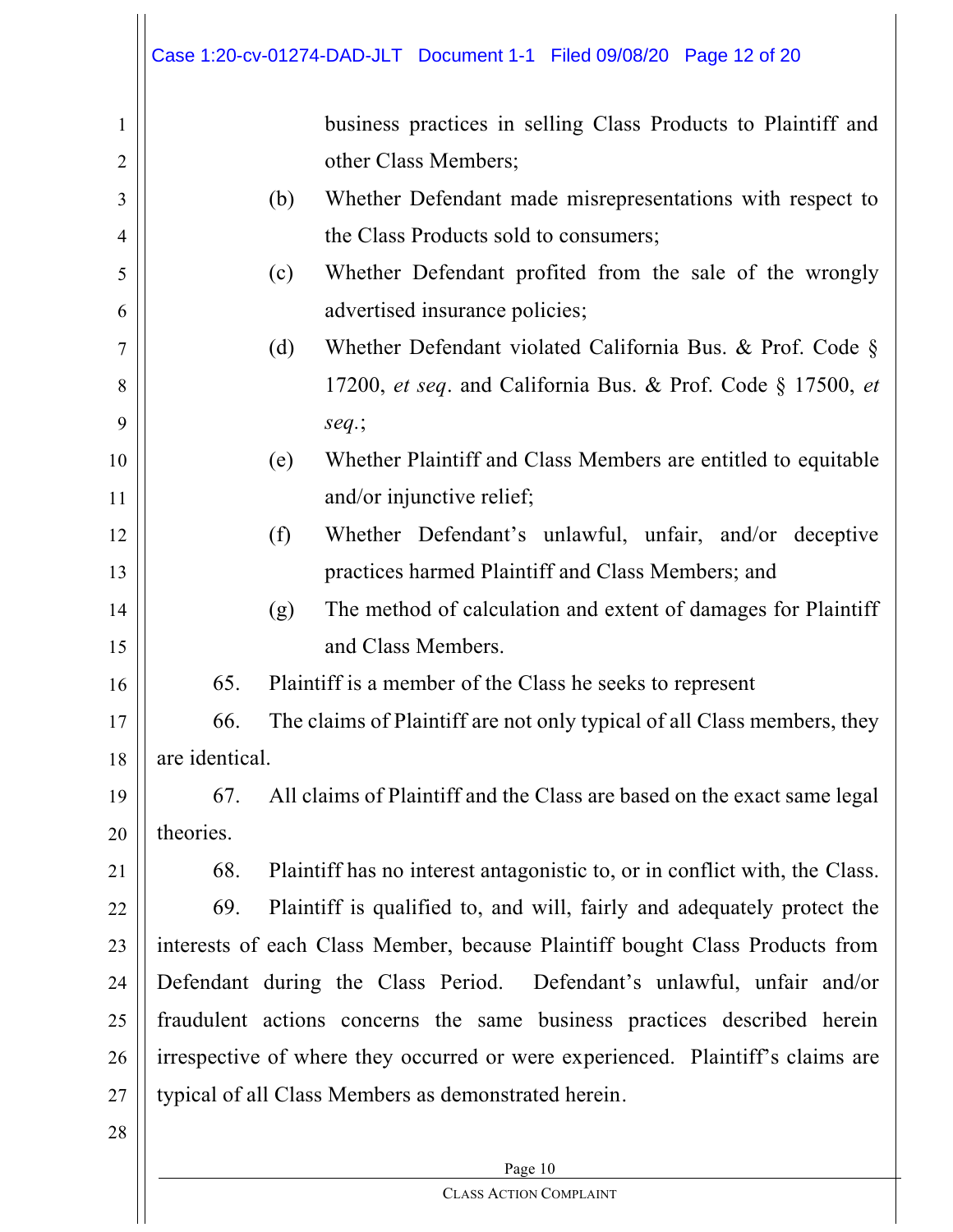1 2 3 70. Plaintiff will thoroughly and adequately protect the interests of the Class, having retained qualified and competent legal counsel to represent herself and the Class.

4 71. Common questions will predominate, and there will be no unusual manageability issues.

## **FIRST CAUSE OF ACTION**

## **Violation of the California False Advertising Act (Cal. Bus. & Prof. Code §§ 17500** *et seq.***)**

72. Plaintiff incorporates by reference each allegation set forth above.

10 11 12 13 14 15 16 73. Pursuant to California Business and Professions Code section 17500, *et seq.*, it is unlawful to engage in advertising "which is untrue or misleading, and which is known, or which by the exercise of reasonable care should be known, to be untrue or misleading . . . [or] to so make or disseminate or cause to be so made or disseminated any such statement as part of a plan or scheme with the intent not to sell that personal property or those services, professional or otherwise, so advertised at the price stated therein, or as so advertised.<sup>"</sup>

17 18 19 74. California Business and Professions Code section 17500, et seq.'s prohibition against false advertising extends to the use of false or misleading written statements.

20 21 22 23 24 75. Defendant misled consumers by making misrepresentations and untrue statements about the Class Products, namely, Defendant suddenly increased the cost of auto insurance premiums to a higher rate than advertised, and made false representations to Plaintiff and other putative class members in order to solicit these transactions.

25 26 27 76. Defendant knew that its representations and omissions were untrue and misleading, and deliberately made the aforementioned representations and omissions in order to deceive reasonable consumers like Plaintiff and other Class

28

5

6

7

8

9

Page 11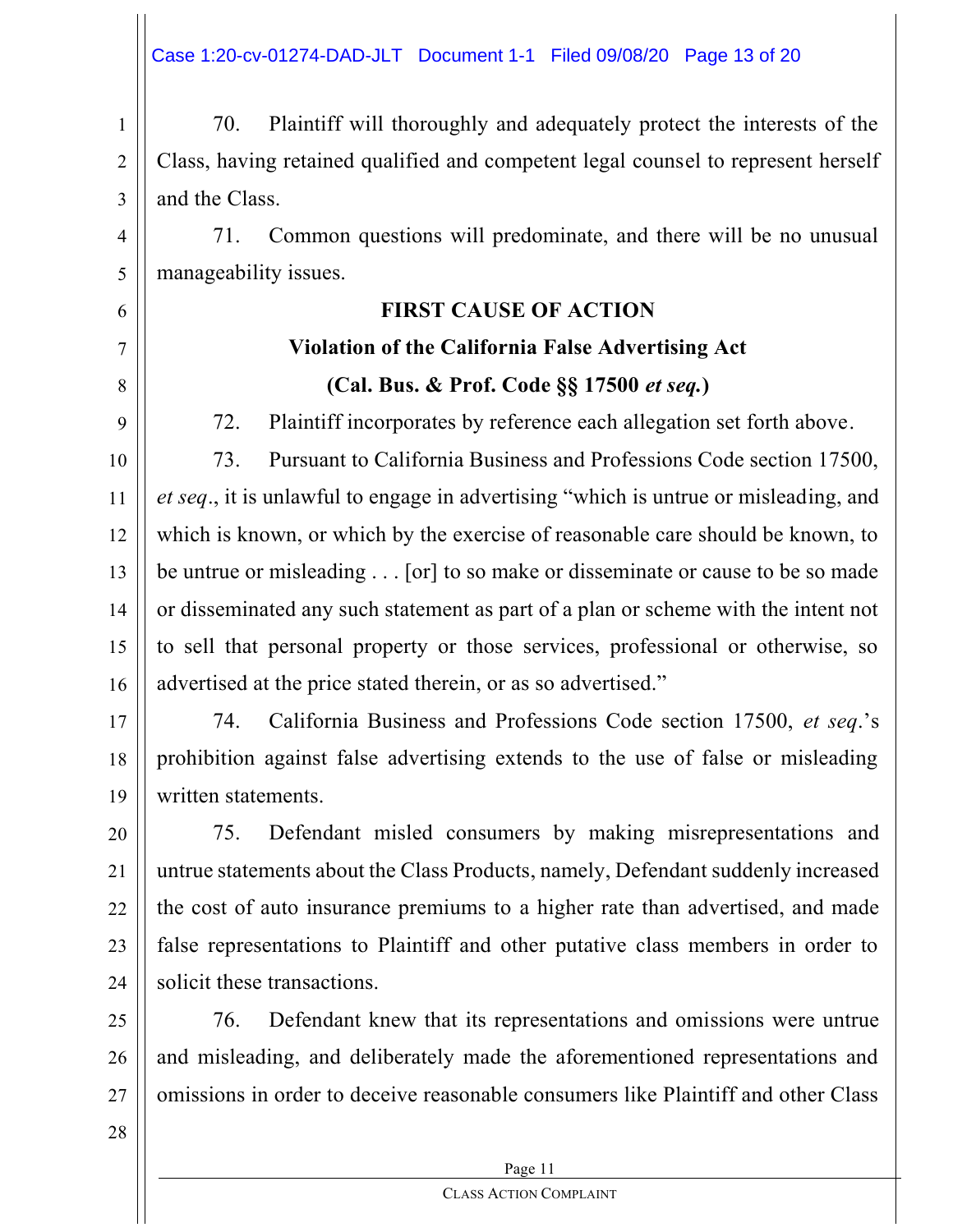Members.

1

2

3

4

5

6

7

8

9

77. As a direct and proximate result of Defendant's misleading and false advertising, Plaintiff and the other Class Members have suffered injury in fact and have lost money or property, time, and attention. Plaintiff reasonably relied upon Defendant's representations regarding the Class Products. In reasonable reliance on Defendant's false advertisements, Plaintiff and other Class Members purchased the Class Products. In turn Plaintiff and other Class Members ended up with insurance policies that turned out to actually be more expensive than advertised, and therefore Plaintiff and other Class Members have suffered injury in fact.

10 11 12 13 78. Plaintiff alleges that these false and misleading representations made by Defendant constitute a "scheme with the intent not to sell that personal property or those services, professional or otherwise, so advertised at the price stated therein, or as so advertised."

14 15 16 17 79. Defendant advertised to Plaintiff and other putative class members, through written representations and omissions made by Defendant and its employees, that the Class Products would be of a particular price. Thus, Defendant knowingly sold Class Products to Plaintiff and other putative class members.

18 19 20 21 22 23 24 25 26 80. The misleading and false advertising described herein presents a continuing threat to Plaintiff and the Class Members in that Defendant persists and continues to engage in these practices, and will not cease doing so unless and until forced to do so by this Court. Defendant's conduct will continue to cause irreparable injury to consumers unless enjoined or restrained. Plaintiff is entitled to preliminary and permanent injunctive relief ordering Defendant to cease its false advertising, as well as disgorgement and restitution to Plaintiff and all Class Members Defendant's revenues associated with their false advertising, or such portion of those revenues as the Court may find equitable.

27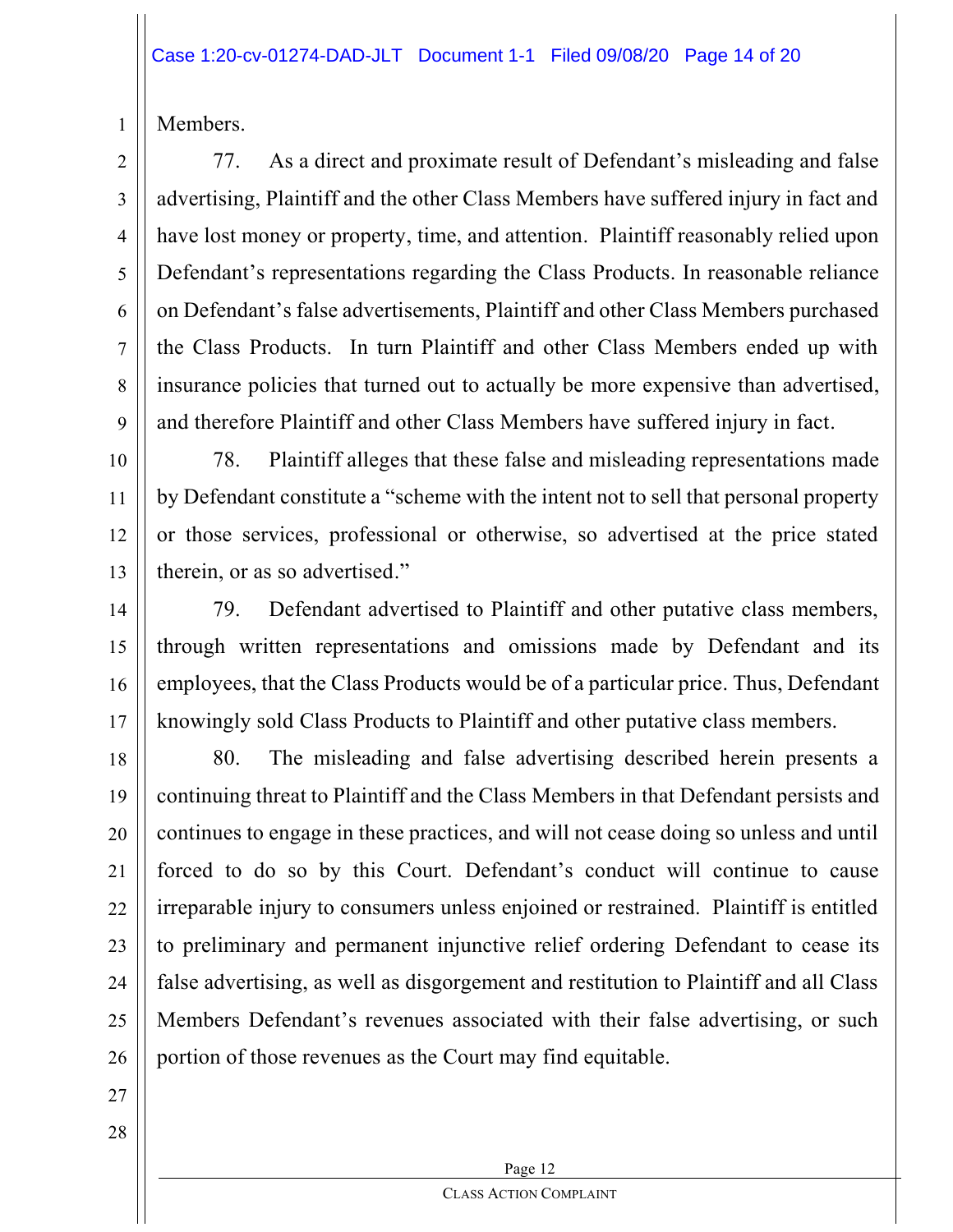# 2

1

3 4

81. Plaintiff incorporates by reference each allegation set forth above.

**SECOND CAUSE OF ACTION**

**Violation of Unfair Business Practices Act**

**(Cal. Bus. & Prof. Code §§ 17200** *et seq***.)**

5 6 7 8 9 10 11 12 13 14 82. Actions for relief under the unfair competition law may be based on any business act or practice that is within the broad definition of the UCL. Such violations of the UCL occur as a result of unlawful, unfair or fraudulent business acts and practices. A plaintiff is required to provide evidence of a causal connection between a defendants' business practices and the alleged harm--that is, evidence that the defendants' conduct caused or was likely to cause substantial injury. It is insufficient for a plaintiff to show merely that the Defendant's conduct created a risk of harm. Furthermore, the "act or practice" aspect of the statutory definition of unfair competition covers any single act of misconduct, as well as ongoing misconduct.

#### **UNFAIR**

16 17 18 19 20 21 22 23 24 25 26 83. California Business & Professions Code § 17200 prohibits any "unfair . . . business act or practice." Defendant's acts, omissions, misrepresentations, and practices as alleged herein also constitute "unfair" business acts and practices within the meaning of the UCL in that its conduct is substantially injurious to consumers, offends public policy, and is immoral, unethical, oppressive, and unscrupulous as the gravity of the conduct outweighs any alleged benefits attributable to such conduct. There were reasonably available alternatives to further Defendant's legitimate business interests, other than the conduct described herein. Plaintiff reserves the right to allege further conduct which constitutes other unfair business acts or practices. Such conduct is ongoing and continues to this date.

27

15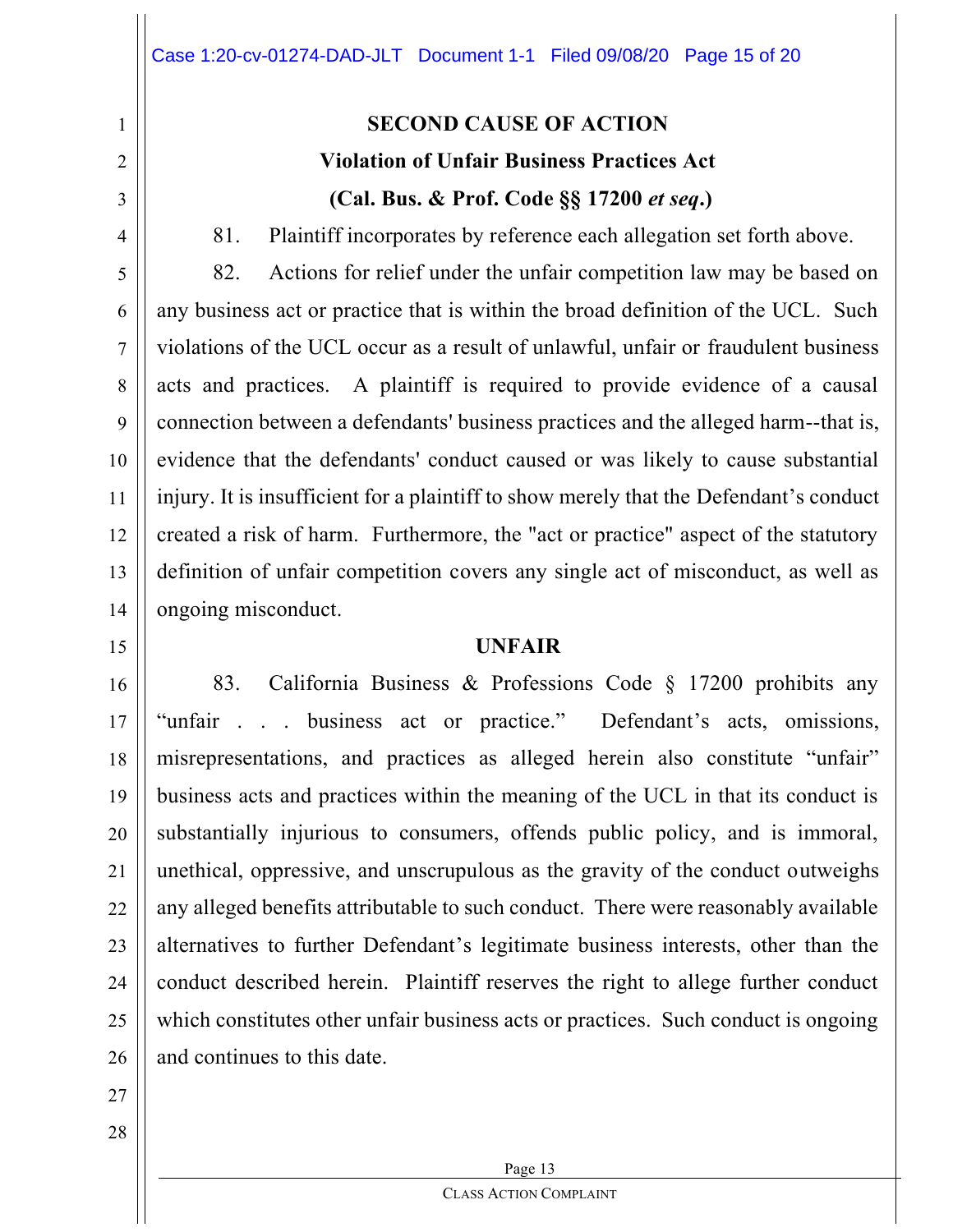1 2 3 4 84. In order to satisfy the "unfair" prong of the UCL, a consumer must show that the injury: (1) is substantial; (2) is not outweighed by any countervailing benefits to consumers or competition; and, (3) is not one that consumers themselves could reasonably have avoided.

5

6

7

8

9

85. Here, Defendant's conduct has caused and continues to cause substantial injury to Plaintiff and members of the Class. Plaintiff and members of the Class have suffered injury in fact due to Defendant's decision to sell them falsely described Class Products. Thus, Defendant's conduct has caused substantial injury to Plaintiff and the members of the Class.

10 11 12 13 14 15 16 17 86. Moreover, Defendant's conduct as alleged herein solely benefits Defendant while providing no benefit of any kind to any consumer. Such deception utilized by Defendant convinced Plaintiff and members of the Class that the Class Products were a certain price, in order to induce them to spend money on said Class Products. In fact, knowing thy were going to substantially increase the price of the Class Products, Defendant unfairly profited from their sale. Thus, the injury suffered by Plaintiff and the members of the Class is not outweighed by any countervailing benefits to consumers.

18 19 20 21 22 23 24 25 26 27 87. Finally, the injury suffered by Plaintiff and members of the Class is not an injury that these consumers could reasonably have avoided. After Defendant falsely represented the Class Products, Plaintiff and class members suffered injury in fact due to Defendant's sale of Class Products to them. Defendant failed to take reasonable steps to inform Plaintiff and class members that the Class Products would suddenly and substantially increase in price, and were not advertised at the price that would actually be charged to consumers. As such, Defendant took advantage of Defendant's position of perceived power in order to deceive Plaintiff and the Class members to purchase insurance policies for a higher price. Therefore, the injury suffered by Plaintiff and members of the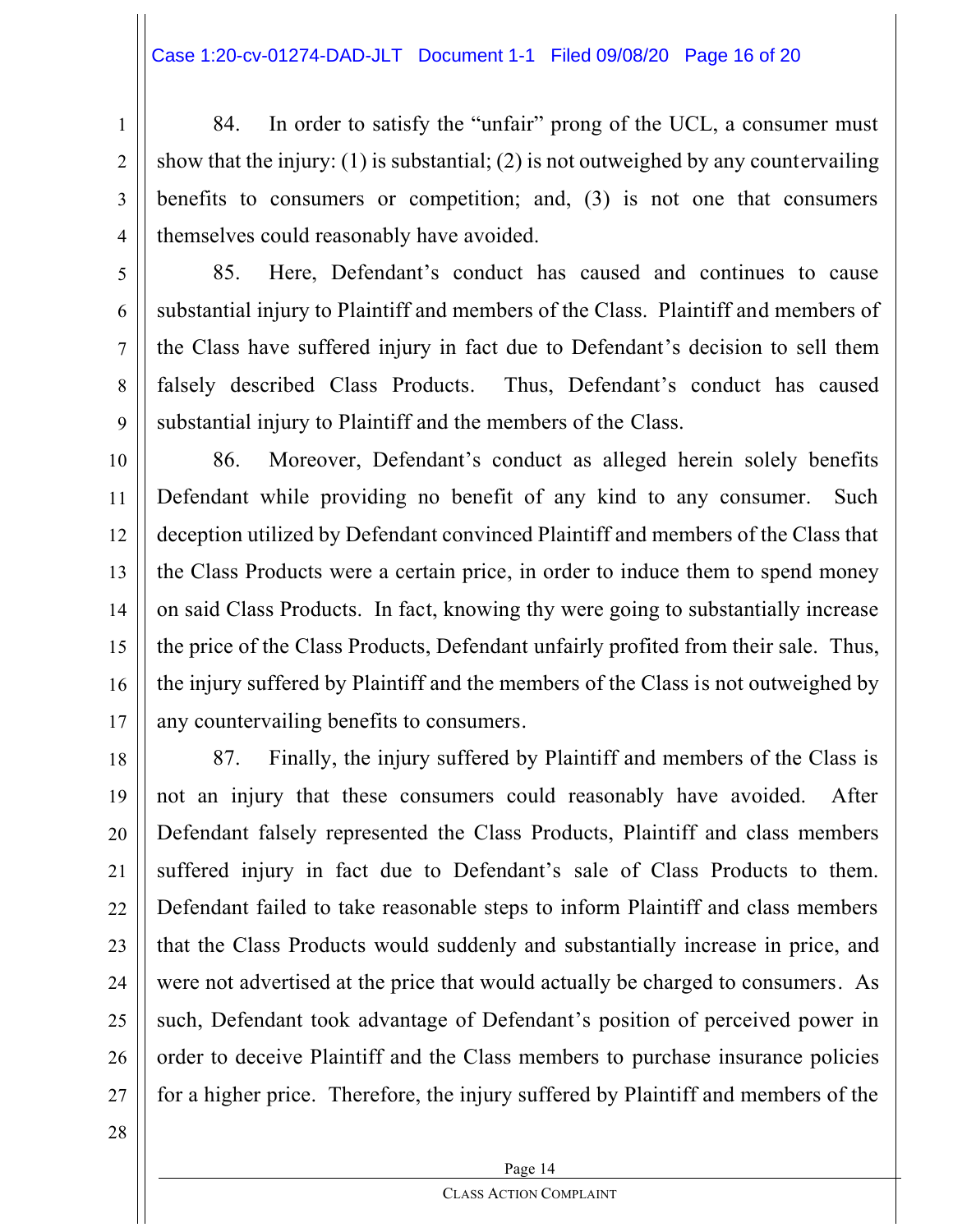Class is not an injury which these consumers could reasonably have avoided.

88. Thus, Defendant's conduct has violated the "unfair" prong of California Business & Professions Code § 17200.

4

1

2

3

5

6

7

8

11

## **FRAUDULENT**

89. California Business & Professions Code § 17200 prohibits any "fraudulent ... business act or practice." In order to prevail under the "fraudulent" prong of the UCL, a consumer must allege that the fraudulent business practice was likely to deceive members of the public.

9 10 12 90. The test for "fraud" as contemplated by California Business and Professions Code § 17200 is whether the public is likely to be deceived. Unlike common law fraud, a § 17200 violation can be established even if no one was actually deceived, relied upon the fraudulent practice, or sustained any damage.

13 14 15 16 17 18 19 20 91. Here, not only were Plaintiff and the Class members likely to be deceived, but these consumers were actually deceived by Defendant. Such deception is evidenced by the fact that Plaintiff agreed to purchase Class Products under the basic assumption that they cost a certain price when in fact they became more expensive. Plaintiff's reliance upon Defendant's deceptive statements is reasonable due to the unequal bargaining powers of Defendant and Plaintiff. For the same reason, it is likely that Defendant's fraudulent business practice would deceive other members of the public.

21 22 23 24 92. As explained above, Defendant deceived Plaintiff and other Class Members by representing the Class Products as being a certain price when in reality they became a significantly higher price, and thus falsely represented the Class Products.

25 26 93. Thus, Defendant's conduct has violated the "fraudulent" prong of California Business & Professions Code § 17200.

27

28

Page 15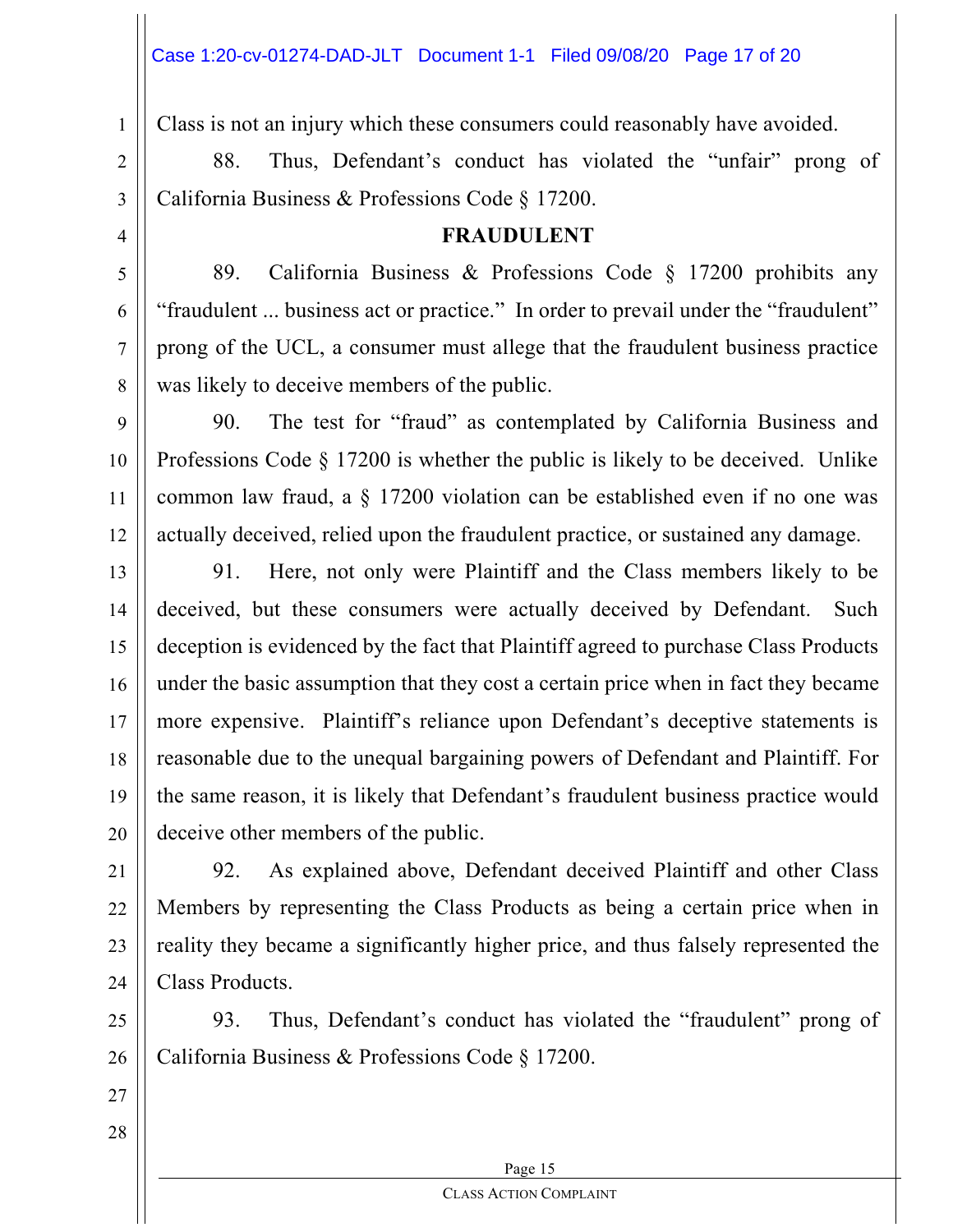## **UNLAWFUL**

94. California Business and Professions Code Section 17200, et seq. prohibits "any unlawful...business act or practice."

3

4

5

6

7

8

9

10

11

12

1

2

95. As explained above, Defendant deceived Plaintiff and other Class Members by representing the Class Products as being a lower price than they were.

96. Defendant used false advertising, marketing, and misrepresentations to induce Plaintiff and Class Members to purchase the Class Products, in violation of California Business and Professions Code Section 17500, et seq. Had Defendant not falsely advertised, marketed or misrepresented the Class Products, Plaintiff and Class Members would not have purchased the Class Products. Defendant's conduct therefore caused and continues to cause economic harm to Plaintiff and Class Members.

13 14 15 97. These representations by Defendant is therefore an "unlawful" business practice or act under Business and Professions Code Section 17200 *et seq*.

16 17 18 19 20 21 22 98. Defendant has thus engaged in unlawful, unfair, and fraudulent business acts entitling Plaintiff and Class Members to judgment and equitable relief against Defendant, as set forth in the Prayer for Relief. Additionally, pursuant to Business and Professions Code section 17203, Plaintiff and Class Members seek an order requiring Defendant to immediately cease such acts of unlawful, unfair, and fraudulent business practices and requiring Defendant to correct its actions.

## **MISCELLANEOUS**

24 25 26 27 99. Plaintiff and Class Members allege that they have fully complied with all contractual and other legal obligations and fully complied with all conditions precedent to bringing this action or that all such obligations or conditions are excused.

28

23

Page 16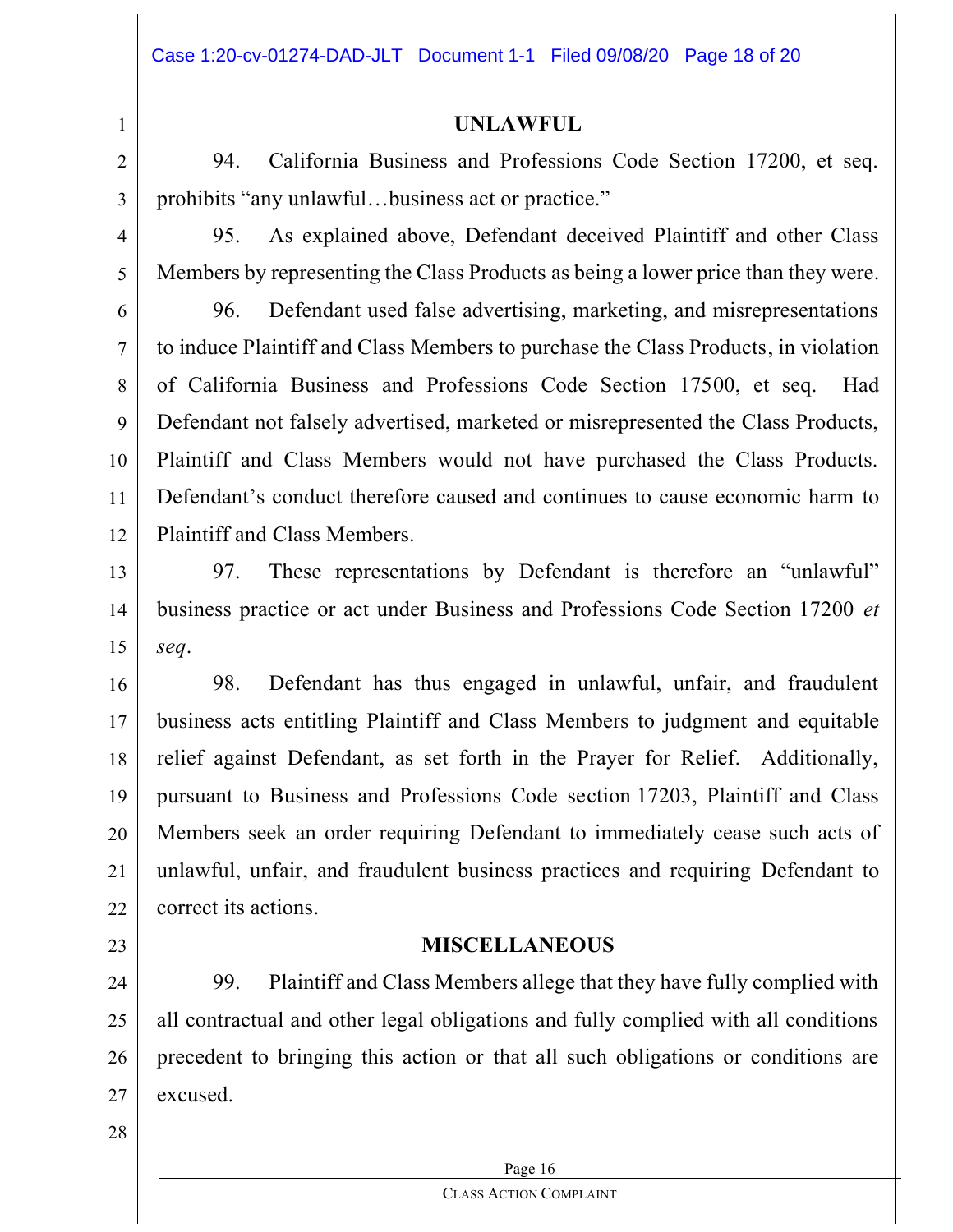|                |         |                               | Case 1:20-cv-01274-DAD-JLT Document 1-1 Filed 09/08/20 Page 19 of 20  |  |  |
|----------------|---------|-------------------------------|-----------------------------------------------------------------------|--|--|
| 1              |         | <b>REQUEST FOR JURY TRIAL</b> |                                                                       |  |  |
| $\overline{2}$ |         |                               | 100. Plaintiff requests a trial by jury as to all claims so triable.  |  |  |
| 3              |         | <b>PRAYER FOR RELIEF</b>      |                                                                       |  |  |
| $\overline{4}$ | 101.    |                               | Plaintiff, on behalf of himself and the Class, requests the following |  |  |
| 5              | relief: |                               |                                                                       |  |  |
| 6              |         | (a)                           | An order certifying the Class and appointing Plaintiff as             |  |  |
| 7              |         |                               | Representative of the Class;                                          |  |  |
| 8              |         | (b)                           | An order certifying the undersigned counsel as Class Counsel;         |  |  |
| 9              |         | (c)                           | requiring<br>HARTFORD UNDERWRITERS<br>order<br>An                     |  |  |
| 10             |         |                               | INSURANCE COMPANY, at its own cost, to notify all Class               |  |  |
| 11             |         |                               | Members of the unlawful and deceptive conduct herein;                 |  |  |
| 12             |         | (d)                           | requiring<br>HARTFORD UNDERWRITERS<br>order<br>An                     |  |  |
| 13             |         |                               | INSURANCE COMPANY to engage in corrective advertising                 |  |  |
| 14             |         |                               | regarding the conduct discussed above;                                |  |  |
| 15             |         | (e)                           | Actual damages suffered by Plaintiff and Class Members as             |  |  |
| 16             |         |                               | applicable or full restitution of all funds acquired from Plaintiff   |  |  |
| 17             |         |                               | and Class Members from the sale of misbranded Class Products          |  |  |
| 18             |         |                               | during the relevant class period;                                     |  |  |
| 19             |         | (f)                           | Punitive damages, as allowable, in an amount determined by            |  |  |
| 20             |         |                               | the Court or jury;                                                    |  |  |
| 21             |         | (g)                           | All reasonable and necessary attorneys' fees and costs provided       |  |  |
| 22             |         |                               | by statute, common law or the Court's inherent power;                 |  |  |
| 23             |         | (h)                           | Pre- and post-judgment interest; and                                  |  |  |
| 24             |         | (i)                           | All other relief, general or special, legal and equitable, to which   |  |  |
| 25             |         |                               | Plaintiff and Class Members may be justly entitled as deemed          |  |  |
| 26             |         |                               | by the Court.                                                         |  |  |
| 27             |         |                               |                                                                       |  |  |
| 28             |         |                               |                                                                       |  |  |
|                | Page 17 |                               |                                                                       |  |  |
|                |         |                               | <b>CLASS ACTION COMPLAINT</b>                                         |  |  |